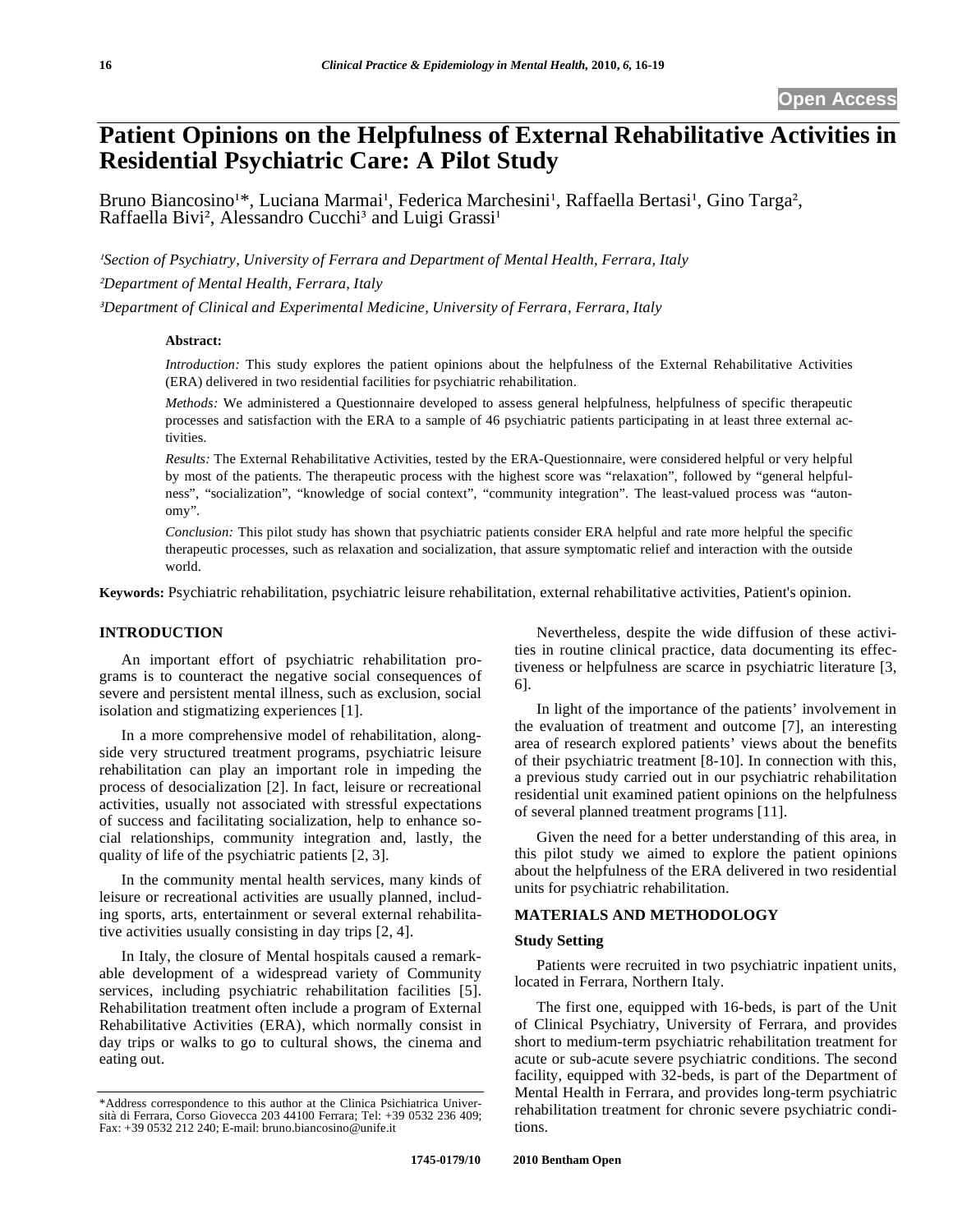In both facilities treatment includes medication, individual psychological support, group psychotherapy and rehabilitative activities including ERA.

#### **Subjects**

During a 14-month recruitment period (between November 1, 2008, and January 1, 2009) all psychiatric patients admitted to the residential facilities, with a stable psychopathological status permitting them to participate in the program of the ERA were screened for inclusion. Only patients participating in at least three external activities were included.

All patients were informed of the aims of the study and gave written consent to participate.

#### **Measurements**

At admission, all the patients underwent a psychiatric interview for diagnosis according to the ICD-10 criteria. Sociodemographic and clinical data were also gathered.

In addition, the Global Assessment of Functioning (GAF), a widely used 100-point scale to rate the social, occupational and psychological functioning of adult psychiatric patients and the Spitzer Quality of Life Index (SQL-Index) [12], a general scale measuring five dimensions (activity, daily living, health, support of family and friends, and outlook on the quality of life) were administered by a trained psychiatrist (BB).

After they participated in the ERA, a researcher (FM), not belonging to the staff to minimize bias toward the ERA, asked patients to complete a self-administered 8-item Questionnaire. The Questionnaire, based on research findings by Rudnik [2] was developed through focus groups in our units. The sample of clinicians that participated in the focus groups was composed of different professional figures: four psychiatrists, four psychiatric nurses, two rehabilitation therapists and two social workers, that habitually participate in the external activities. The group generated a list of possible therapeutic processes involved in ERA. The first therapeutic process referred to the possibility that the ERA were helpful in improving relationships with others, and was called "socialization". The second process, that we called "community integration", referred to the possibility that the ERA were helpful in improving the degree to which an individual lives and participates in his/her community and interacts with neighbors. The third process, "knowledge of social context", referred to the possibility that ERA were helpful in improving the degree of knowledge of the history and characteristics of his/her town and the place where the subjects lives. The fourth process, "relaxation", referred to the possibility that the ERA were helpful in improving the degree of anxiety. The fifth process, "autonomy", referred to the possibility that the ERA were helpful in improving the competencies to manage an independent life. The processes were transformed into specific questions, obtaining an 8-item Questionnaire (ERA-Q). Of the eight questions, six refer to the opinions on helpfulness of the ERA, such as general helpfulness (e.g. "Did carrying out activities outside of the facility seem helpful to me?") and helpfulness of single processes of socialization, community integration knowledge of social context, relaxation and autonomy (e.g. "Did external activities help me to socialize with others?"), another one single item refers to general satisfaction and the last one refers to which specific external activities (i.e., cultural exhibitions, the cinema and eating out) were more helpful. The final ERA-Q was brief, easy and sufficiently flexible and aimed to rate the patient opinions on the helpfulness of specific processes and general satisfaction of the ERA on a 5-point Likert scale (from  $0=$ "not at all" to  $4=$ "very helpful"). We used Cronbach's alpha coefficient to assess the internal consistency of the questionnaire, obtaining an alpha coefficient of 0.79.

# **Statistical Analysis**

The SAS-JMP 7 statistical software was used to describe the variables (descriptive analysis) and to examine the association between socio-demographic and clinical data with the instrument used (Spearman correlation, ANOVA).

## **RESULTS**

#### **Patients' Sociodemographic and Clinical Characteristics**

During the study period, of the 56 patients screened for inclusion, 46 accepted to participate in the study.

There were 17 men (37%) and 29 women (63%), with 18 (38.2%) being less than 45 years of age and 28 (60.9%) 45 years or over. More than two-thirds lived alone (*n*=31, 67.4%) and nearly one-half of the patients had 8 years of education. Most patients were unemployed (*n*=38, 82.2%). Diagnosed according to ICD-10 criteria, nearly one-half of the patients suffered from schizophrenia and related psychosis (*n*=25, 54.3%), and one-third had affective disorders (*n*=14, 30.4%); personality disorders were diagnosed in 7 subjects (15%). The majority of patients had an age at illness onset between 25 to 35 years and a total numbers of psychiatric admissions between 5 to 10. With regard to the length of stay in the facilities, 19 patients (41%) stayed for less than 3 months and 21 (45%) for more than 1 year.

At study inclusion, the GAF total score was  $54 (\pm 12.6)$ , and the QL-Index total score was  $4.9 \ (\pm 1.7)$ .

## **Patient Opinions Regarding the External Social Rehabilitation Activities**

The percentage of the patients' responses to the single ERA-Q are presented in Fig. (**1**). The general satisfaction with the ERA-Q was high (mean score  $3.1 \pm 0.8$ ). All specific processes tested by the ERA-Q were considered helpful or very helpful by most of the patients. The item with the highest score was "relaxation" (3.2  $\pm$  0.6), followed by "general helpfulness"  $(3.1 \pm 0.7)$ , "socialization"  $(3.0\pm 0.8)$ , "knowledge of social context"  $(2.8\pm0.7)$ , "community integration"(2.7 $\pm$ 0.7), and "autonomy"(2.6  $\pm$  0.8).

Table **1** reports the activities and their frequency of attendance. The type of activities considered more helpful was "eating out" (*n*=28, 60.9%), followed by "cultural shows" (*n*=10, 21.7%) and "the cinema" (*n*=8, 17.4%).

No association was found with sex, diagnoses, age at illness onset, length of stay in the units, and GAF, with the ERA-Q. The QL-Index, was significantly correlated with ERA-Q general satisfaction ( $p < 0.05$ ).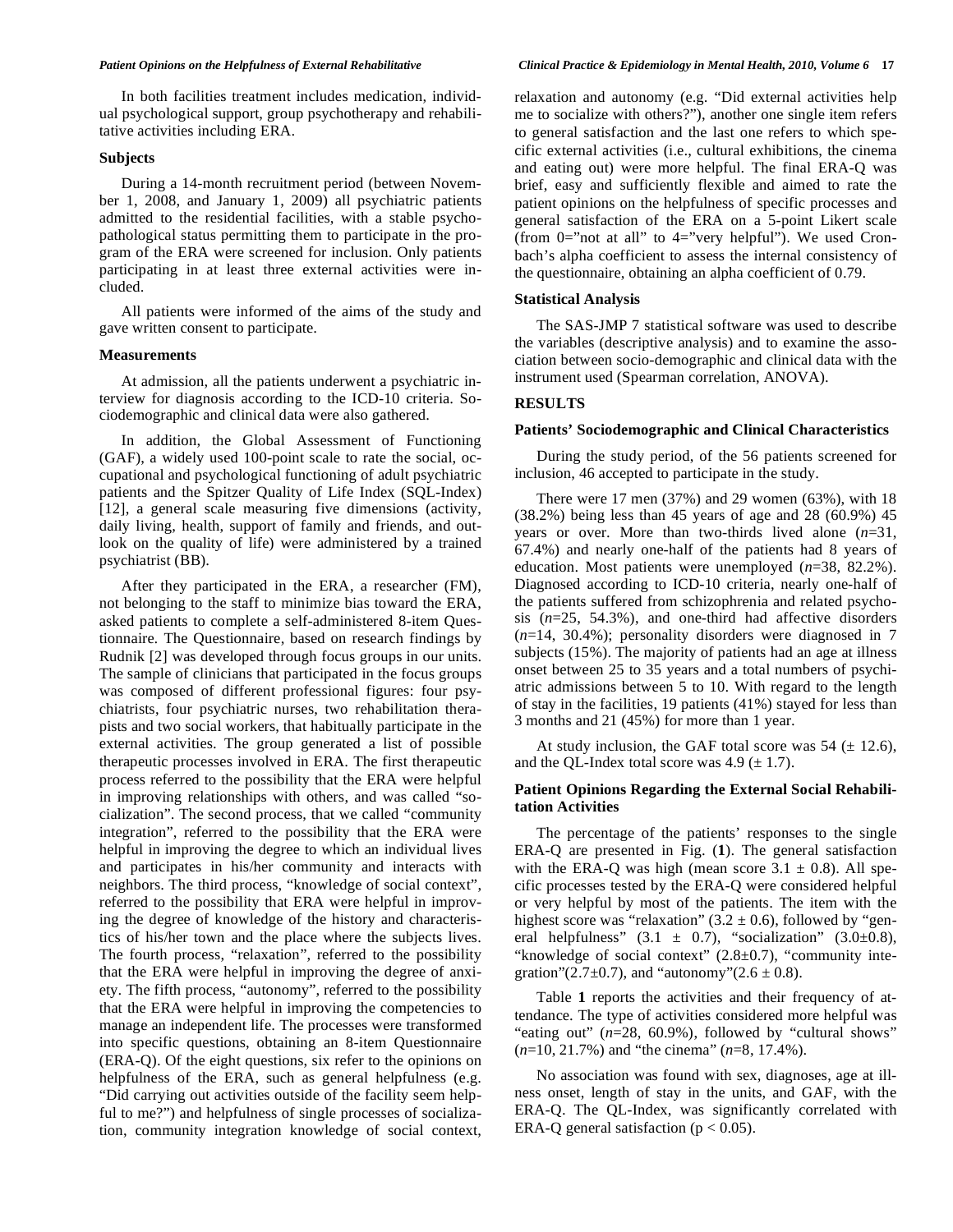

0-4 Likert scale from 0= not at all to 4=very helpful

**Fig. (1).** Distribution of responses on the single items (%) of the Opinions on External Rehabilitation Activities and mean score.

**Table 1. Activities and Frequency of Attendance** 

| <b>Activities</b>              | $N = 46$   |
|--------------------------------|------------|
| Go to the cultural exhibitions | 10 (21.7%) |
| Eating out                     | 28 (60.9%) |
| Go to the cinema               | 8 (17.4%)  |

## **DISCUSSION**

Psychiatric leisure or recreational activities are widely planned in routine clinical practice and can play an important role in psychiatric rehabilitation with the aim of improving social relationships, community integration and reducing social isolation [2]. However, there is a lack of studies in this area of research. To our knowledge, this is the first study setting out to investigate patients' opinions on external rehabilitative activities.

The main finding was that the majority of patients rated the general helpfulness of the ERA as helpful. This result is consistent with those that emerged in other studies, reporting that free walking, free passes or trips, as forms of freedom, are considered very helpful in psychiatric care whereas restrictions and isolation are considered less helpful [8-11]. Moreover, the value accorded to external rehabilitative activities confirmed the importance of a community psychiatric care with few restrictions and much social interaction with the outside world [11, 13].

With regard to the helpfulness of specific therapeutic processes of external activities, relaxation and socialization were considered more helpful, whereas knowledge of social context, community integration and autonomy were considered less helpful.

A possible explanation for this might be that external activities (usually pleasant and relaxing walks that provide physical exercise, distraction and have a low stressful expectation) combine different therapeutical factors such as relaxation, distraction, physical exercise and pleasant activities, that documented a useful efficacy in the treatment of psychiatric disorders [14, 15].

The importance of socialization might be related to the problem of loneliness among severe mentally ill patients [16]. Probably, the possibility to reduce the subjective experience of loneliness and their difficulty in making and keeping friends, might be more useful for psychiatric patients than just the knowledge of social context or community integration.

This study had some limitations. First, we cannot interpret the rating of helpfulness as a rating of efficacy, yet the use of a questionnaire can be an interesting way to recognize and describe the patients' opinions and to increase patient involvement in planning therapeutic strategies. A second limitation regards the fact that the ERA-Q has not been validated and represents a first pilot instrument to assess external rehabilitative activities. A third issue has to do with the wellknown problem inherent in all research on patient satisfaction. In fact, several biases may influence satisfaction measurement both in psychiatric and medically ill patients. The fear of prejudice from health care professionals in case of negative feedback, the feeling that the staff are really interested in satisfaction or the need to please them are some common variables influencing patients' responses in satisfaction surveys [17-19]. Other limitations concern the small sample of patients participating in the study and the lack of a control group, both factors limiting the power of the findings.